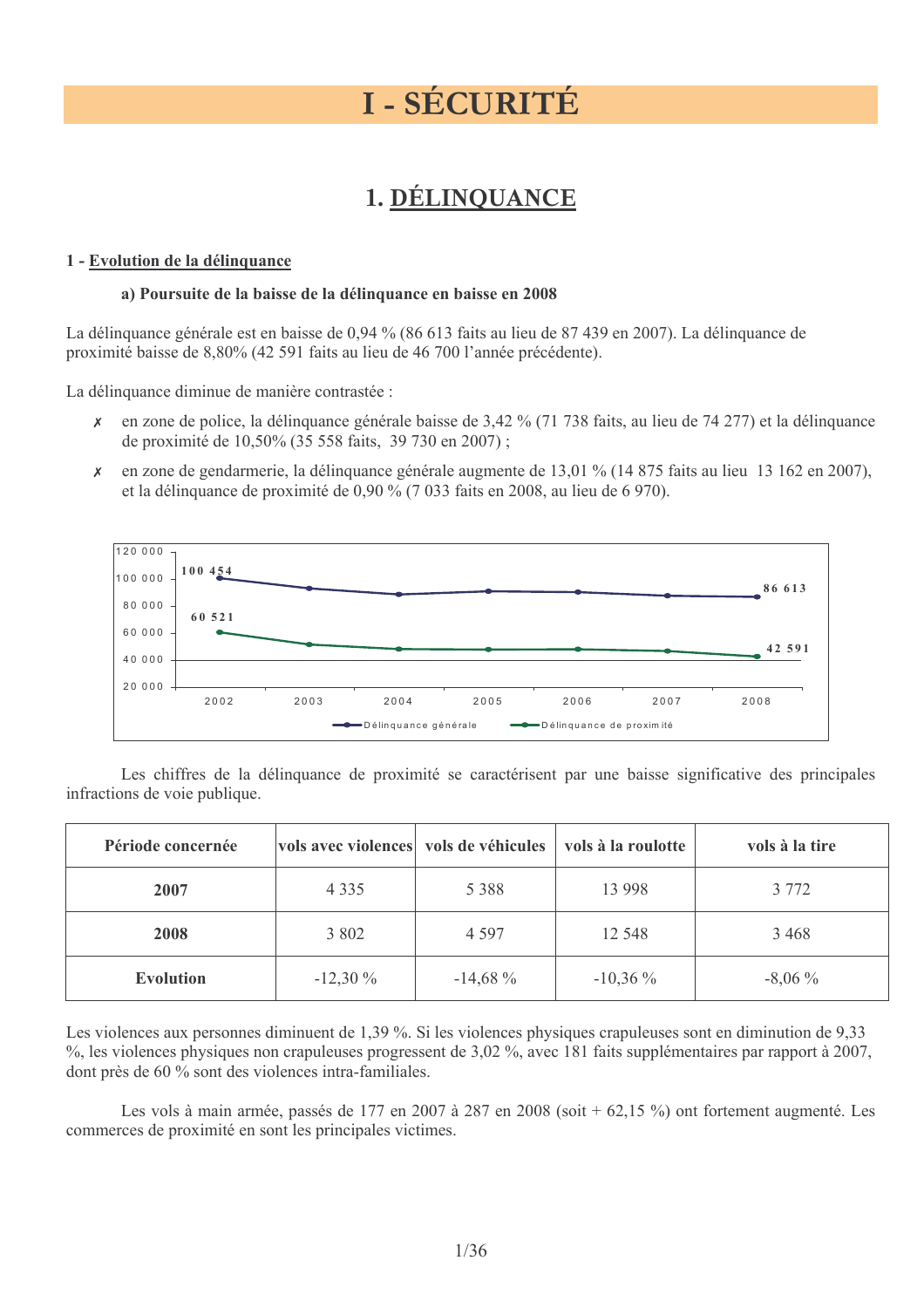Les violences urbaines ont baissé de 9,30 %. Leur évolution est contrastée : si les incendies de véhicules diminuent (-16.64 %), avec 1 137 véhicules incendiés au lieu de 1 364 en 2007, en revanche les violences collectives et les affrontements entre bandes augmentent respectivement de 53.61 % et de 39.29 %.

### b) Activité des services de police et de gendarmerie

En 2008, près de 10 % des faits constatés relèvent de l'initiative des services de police et de gendarmerie. Le nombre d'infractions révélées par l'action des services (I.R.A.S.) est en hausse de 9,56 % avec 8 552 infractions, soit 746 faits supplémentaires par rapport à l'année dernière.

La hausse des I.R.A.S. s'est accompagnée d'une amélioration du taux d'élucidation de 1,94 point. Il atteint 32,70 % en 2008. Les gardes à vue augment en également de 2%.

#### c) Lutte contre le trafic de stupéfiants

Le nombre d'infractions à la législation sur les stupéfiants constatées à l'initiative des services de police et de gendarmerie est en hausse de près de 15 % (3 649, au lieu de 3 177 en 2007), en particulier pour :

- les trafics :  $+ 22,73$  % (54 faits au lieu de 44 en 2007) ;
- $\chi$  les usages-reventes et consommations : +16,31 %, soit 3 452 au lieu de 2 968.

Les saisies de stupéfiants sont également en hausse. 1,2 tonnes de cannabis ont été saisies au cours de l'année.

#### d) Développement de la vidéo-protection

En deux ans, plus de 280 caméras ont été installées, portant le nombre total de caméras sur la voie publique à 375 en 2008, au lieu de 194 en 2007. 45 communes sont aujourd'hui équipées.

Les dispositifs des communes d'Argenteuil et de la communauté d'agglomération de la Vallée de Montmorency ont été reliés aux commissariats de sécurité publique de leur secteur.

La majorité des véhicules de transports de voyageurs du département dispose d'un système de vidéo-protection embarqué. Les autres véhicules seront équipés au cours de l'année 2009.

Le développement de la vidéo-protection dans les gares s'est poursuivi en 2008 : 22 gares du département sont vidéo surveillées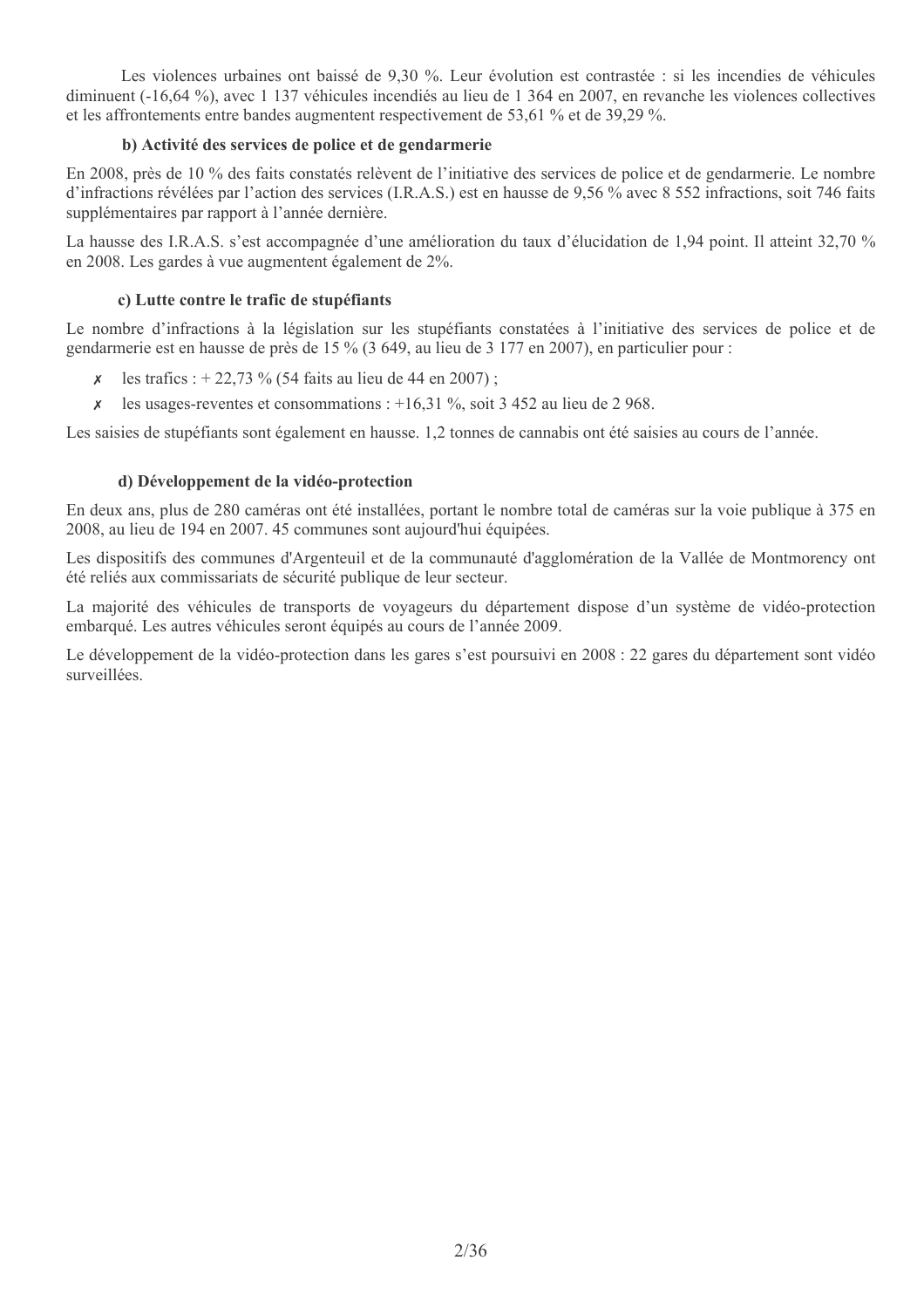# 2. ACCIDENTS DE LA CIRCULATION

# $1 - **F aits**$

37 personnes ont été tuées sur les routes du Val d'Oise en 2008, au lieu de 34 en 2007.

Le nombre des automobilistes tués sur la route diminue (9 en 2008 au lieu de 16 en 2007), mais la part des conducteurs de deux-roues dans la mortalité routière continue de progresser (18 en 2008 au lieu de 14 en 2007, soit près de 50% du total des tués).

Le nombre de personnes blessées a baissé en 2008, s'établissant à 1364, au lieu de 1536 en 2007, soit 172 blessés en moins  $(-11\%)$ .

Le nombre d'accidents corporels a baissé en 2008, s'établissant à 1153, au lieu de 1263 en 2007, soit 110 accidents corporels en moins (-9%).



#### 2 – Relevés des infractions

#### a) Contrôles routiers

Les infractions liées à la vitesse ont diminué de 4.8 % et les excès de vitesse supérieurs à 40 km/h entraînant une rétention ou suspension de permis de conduire ont baissé de 42,3% (314 rétentions ou suspensions administratives ont été opérées pour excès de vitesse).

Au 31 décembre 2008, le département comptait treize radars fixes automatiques en service. En 2008, 4 nouveaux radars ont été mis en service à Epinay-Champlatreux, à Saint-Gervais, à Osny et à Saint-Ouen-L'Aumône, portant à 13 le nombre total de radars dans le département.

Au cours de l'année, 277 459 infractions ont été relevées (soit une augmentation de plus de 17,8%) : 183 366 par les radars embarqués et 94 093 par les radars fixes. Dans plus de 89 % des cas, les excès de vitesse relevés étaient inférieurs à 20 km/h.

Les infractions liées au défaut de port de la ceinture sont en baisse de 7,6 %, et celles relatives au défaut de port du casque de 14 %.

9 497 procès verbaux sanctionnant l'utilisation du téléphone portable au volant ont été dressés par les forces de police et de gendarmerie en 2008, au lieu de 7 394 pour la totalité de l'année 2007, soit une augmentation de plus de 28 %.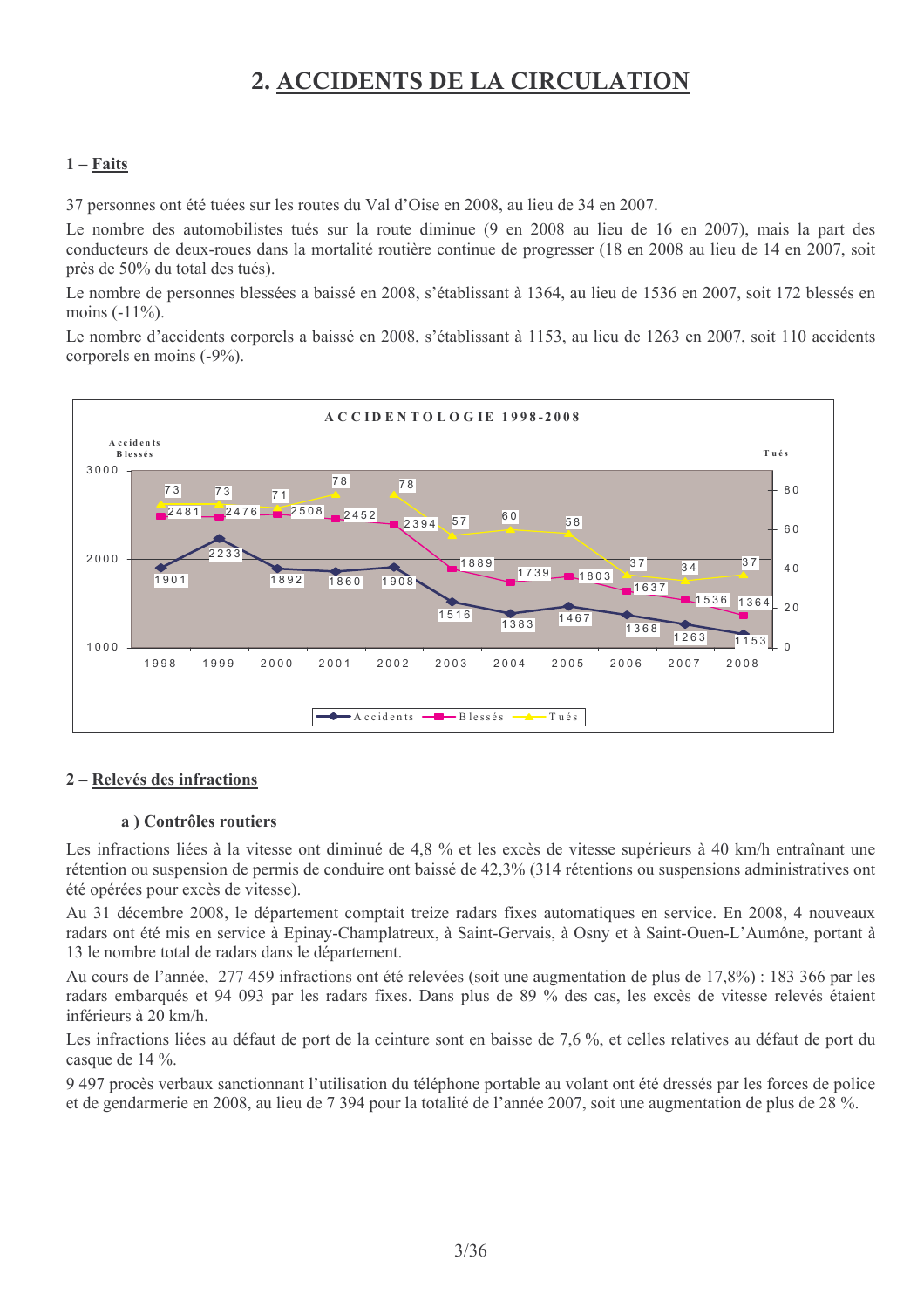### b) Lutte contre l'alcoolémie et l'usage de stupéfiants

Sur les 96 956 dépistages réalisés dans l'année, 3 663 soit 3,8%, se sont avérés positifs. Les contrôles ont augmenté de 8% par rapport à 2007.

Les rétentions ou suspensions du permis de conduire effectuées (1438) pour taux d'alcoolémie supérieur à 0,5 g/l, ont baissé de 9,7 % (134 rétentions ou suspensions de permis pour conduite sous l'emprise de stupéfiants). Son rapport avec celui des dépistages pratiqués est de l'ordre de 1,5 % au lieu de 1,8% en 2007.

### 3- Prévention

Plusieurs actions ont été conduites en direction, en particulier, des jeunes âgés de moins de 25 ans, qui représentent plus de 30 % de la population du département :

- I'accompagnement des étudiants après les soirées a permis le transport en autocar de 3 500 étudiants à l'occasion de cinq soirées en 2008;
- Il es sessions d'apprentissage des règles de la conduite et de partage de la route basée sur le volontariat proposée aux candidats à l'attestation de sécurité routière inscrits au GRETA ont bénéficié à 194 personnes;
- $\vee$  le « challenge de sécurité routière » organisé, pour la 10<sup>ème</sup> année consécutive en partenariat avec la mairie de Cergy et la communauté d'agglomération de Cergy-Pontoise, les grandes écoles, les universités de Cergy et d'Ile de France, a réuni plus de 500 étudiants en 2008 ;
- ► les deux journées de formation à la conduite de moto avec la gendarmerie, la DDSP, la CANIF, le groupe « sécurité routière moto 95 » et la DDEA, ouvertes aux jeunes conducteurs (permis de moins d'un an) ont permis de former plus 180 participants.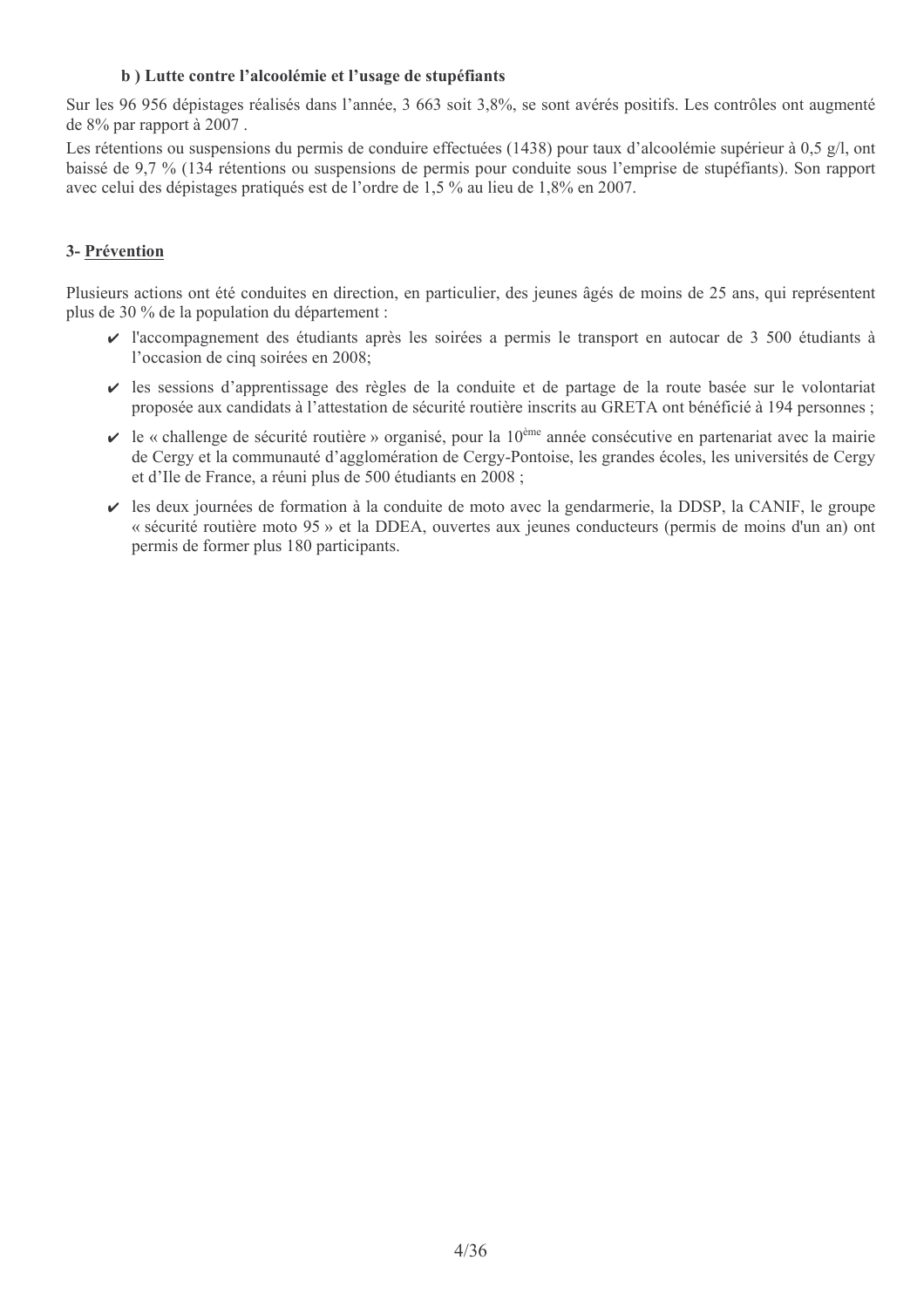# **3. GESTION DE CRISE**

# 1 – Planification de la gestion de crise

En 2008, la rédaction des plans BIOTOX et PIRATOX a été achevée. Ces deux plans sont intégrés au plan vigipirate.

Dans le domaine sanitaire, le plan « canicule » a été actualisé.

Plusieurs exercices de sécurité civile ont été organisés, afin de tester les plans de sécurité civile et d'apprécier la synergie entre les différents services de l'Etat, du Département, des communes, les opérateurs et les associations en période de crise :

- ↓ déclenchement du plan particulier d'intervention de l'entreprise GDF Suez de Saint-Clair sur Epte et de l'entreprise SMCA de Chennevières les Louvres (site SEVESO II);
- $\vee$  exercice SATER  $\cdot$
- $\triangleright$  exercice zonal multi attentats en Ile de France.

# 2 – Prévention des risques

# a) Schéma départemental de prévention des risques naturels

Le schéma, en cours de concertation avec les collectivités, constituera un document d'orientations quinquennal comprenant un bilan, des objectifs généraux et un programme d'actions en matière de connaissance du risque, de surveillance et prévision des phénomènes. Il sera soumis à approbation en 2009.

#### b) Plan de prévention des risques

Deux plans de prévention des risques « mouvement de terrain » sont en cours de réalisation :

- $\checkmark$  le plan d'Argenteuil;
- In the set estable de l'élaboration d'un plan de la commune d'Epiais-Rhus ont été engagées en lien avec l'inspection générale des carrières.

Une réflexion sur la prise en compte des risques liés aux boves et aux falaises sur les communes de la Boucle de Moisson a été engagée sur la commune de Haute-Isle. Elle se poursuivra, en 2009, sur les communes de la Roche-Guyon et Vétheuil.

# c) Information sur les risques majeurs

Le travail d'information s'est poursuivi, en 2008, par :

- Il définition d'une stratégie de formation des chefs d'établissement scolaire sur la rédaction des plans particuliers de mise en sureté ;
- Il a mise à jour des informations nécessaires à l'information des acquéreurs et des locataires suite à la prescription d'un plan particulier des risques technologiques. Deux communes sont concernées Chennevières-les-Louvres et Epiais les Louvres;
- In the set of the set of the set of the set of the set of the set of the set of the set of the set of the set of the set of the set of the set of the set of the set of the set of the set of the set of the set of the set of

# d) Ruissellement pluvial

Dans le cadre du « porter à connaissance » des documents d'urbanisme, la DDEA a engagé un travail mise à jour des cartographies des axes de ruissellement pluvial des communes. 62 communes ont fait l'objet d'une mise à jour.

Une étude sur le ruissellement pluvial a été lancée pour définir une cartographie numérique des principales zones à risque du département et envisager les travaux de réduction de la vulnérabilité ou l'élaboration de plans de prévention.